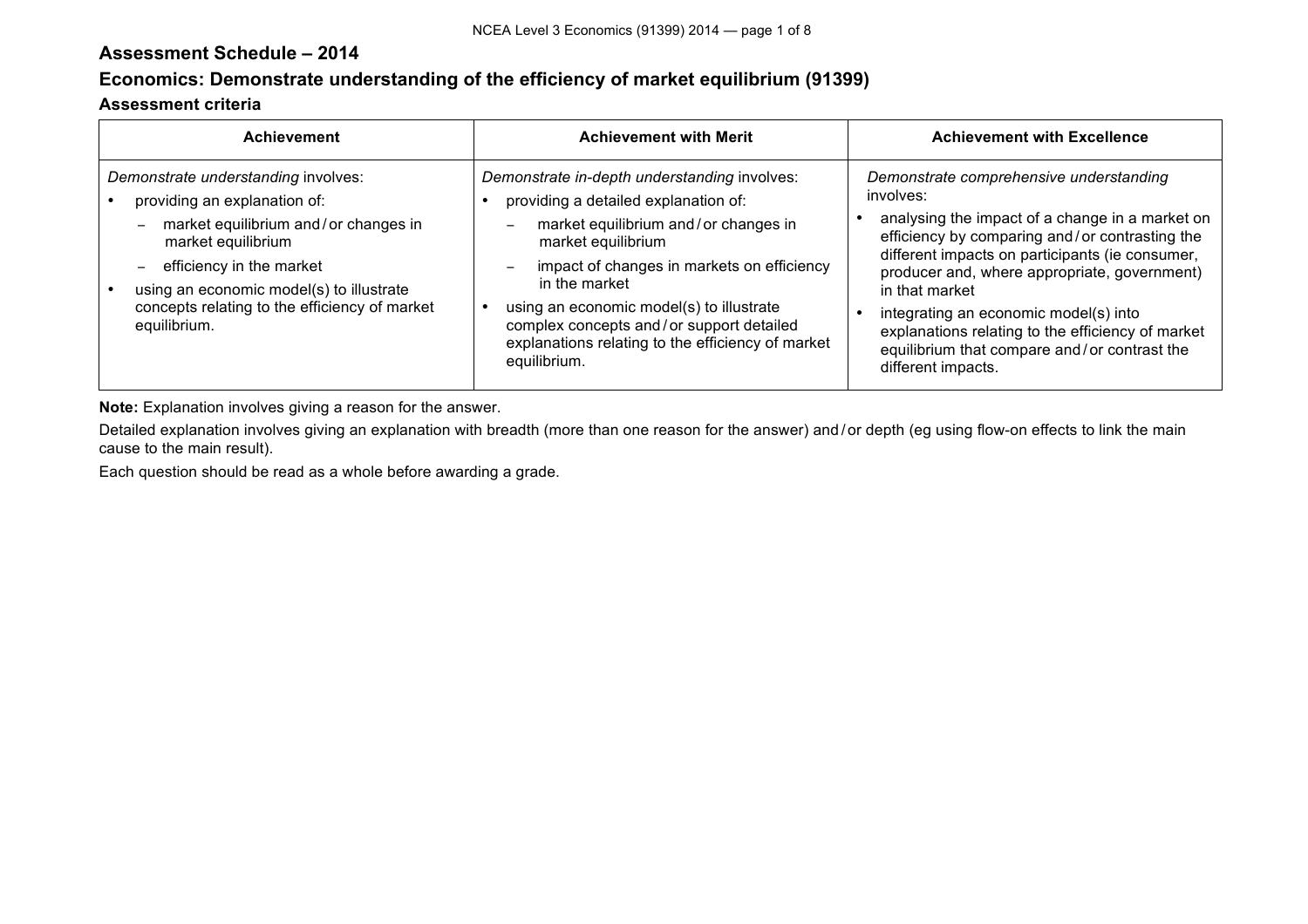# **Evidence Statement**

| Question<br>One                                                  |                                                                                                                                                                                                                                                                                                                                                                                                                                                                                                                                                                                                                                                                                                                                                                                                                                                                                                                          | Sample answers/Evidence                                                                                                                                                                                                                                                                                                                                                                                                              |                               |                                                                                                                                                                                                                                                                                                                                   | <b>Achievement</b>                                                                                                                                                         |                         |                                                                                                                                                                                                                                                                                                                                              | <b>Achievement with Merit</b>                                                                                                                                                                                                                                                                                                                                                               |  |                                                                                                                                                                                    | <b>Achievement with Excellence</b>                 |  |
|------------------------------------------------------------------|--------------------------------------------------------------------------------------------------------------------------------------------------------------------------------------------------------------------------------------------------------------------------------------------------------------------------------------------------------------------------------------------------------------------------------------------------------------------------------------------------------------------------------------------------------------------------------------------------------------------------------------------------------------------------------------------------------------------------------------------------------------------------------------------------------------------------------------------------------------------------------------------------------------------------|--------------------------------------------------------------------------------------------------------------------------------------------------------------------------------------------------------------------------------------------------------------------------------------------------------------------------------------------------------------------------------------------------------------------------------------|-------------------------------|-----------------------------------------------------------------------------------------------------------------------------------------------------------------------------------------------------------------------------------------------------------------------------------------------------------------------------------|----------------------------------------------------------------------------------------------------------------------------------------------------------------------------|-------------------------|----------------------------------------------------------------------------------------------------------------------------------------------------------------------------------------------------------------------------------------------------------------------------------------------------------------------------------------------|---------------------------------------------------------------------------------------------------------------------------------------------------------------------------------------------------------------------------------------------------------------------------------------------------------------------------------------------------------------------------------------------|--|------------------------------------------------------------------------------------------------------------------------------------------------------------------------------------|----------------------------------------------------|--|
| (a)                                                              | (i)<br>(ii)                                                                                                                                                                                                                                                                                                                                                                                                                                                                                                                                                                                                                                                                                                                                                                                                                                                                                                              | Change in consumer surplus = area<br>$P_{w1}$ da $P_{w1}$<br>Change in producer surplus = area<br>$P_{w1}cbP_{w1}$<br>The consumer surplus will decrease,<br>as consumers are paying a higher<br>price $(P_{w1})$ for dairy products and<br>consuming less $(Q_3)$ .<br>Producer surplus will increase, as<br>producers are supplying a greater<br>quantity of dairy products $(Q_4)$ , and<br>receiving a higher price $(P_{w1})$ . |                               | Change in consumer surplus<br>(i)<br>and producer surplus correctly<br>identified.<br>(ii)<br>Explains that consumer<br>surplus will decrease due to<br>consumers paying a higher<br>price OR consuming less.<br>Explains that producer surplus<br>will increase due to producers<br>receiving a higher price OR<br>selling more. |                                                                                                                                                                            |                         | (ii)<br>Explains in detail that<br>consumer surplus will<br>decrease due to consumers<br>paying a higher price AND<br>consuming less.<br>Explains in detail that producer<br>$\bullet$<br>surplus will increase due to<br>producers receiving a higher<br>price AND selling more.<br>Refers to Graph One to<br>$\bullet$<br>support answers. |                                                                                                                                                                                                                                                                                                                                                                                             |  | (ii)<br>Explains in detail that<br>consumer surplus will<br>decrease.<br>Explains in detail that producer<br>surplus will increase.<br>Integrates Graph One to<br>support answers. |                                                    |  |
| (b)                                                              | See Appendix One.<br>Correctly shades the increase<br>$\bullet$<br>in AE on both graphs.<br>Allocative efficiency (AE) will increase in<br>both markets, as the increase in producer<br>$\bullet$<br>Explains that AE has<br>surplus is greater than the decrease in<br>increased, because net<br>consumer surplus, resulting in a net gain<br>surpluses (producer plus<br>in surpluses.<br>consumer surplus) has<br>increased OR because<br>The increase in AE is greater in the long-<br>producer surplus has<br>run market, as producers are able to<br>increased.<br>increase output by more in response to<br>the world price increase ( $Q_6$ to $Q_8$ ). This is<br>because all resources are variable in the<br>long run. Hence, the increase in producer<br>surplus (area $P_{w1}$ gf $P_w$ ) is greater in the<br>long run, resulting in greater increase in<br>AE, ie area efgh is greater than area<br>abcd. |                                                                                                                                                                                                                                                                                                                                                                                                                                      |                               | $\bullet$                                                                                                                                                                                                                                                                                                                         | Explains in detail that AE has<br>increased because net<br>surpluses has increased due to<br>producer surplus increasing.<br>Refers to the graph(s) to<br>support answers. |                         | surplus.                                                                                                                                                                                                                                                                                                                                     | Explains in detail that AE will<br>increase due to the gain in<br>producer surplus being more<br>than the loss in consumer<br>Explains in detail that the<br>increase in AE will be greater<br>in the long run compared to the<br>short run, as all resources are<br>variable and dairy producers<br>can increase output by more.<br>Integrates Graphs One and<br>Two into the explanation. |  |                                                                                                                                                                                    |                                                    |  |
| N <sub>1</sub>                                                   |                                                                                                                                                                                                                                                                                                                                                                                                                                                                                                                                                                                                                                                                                                                                                                                                                                                                                                                          | N <sub>2</sub>                                                                                                                                                                                                                                                                                                                                                                                                                       | A3                            |                                                                                                                                                                                                                                                                                                                                   | A <sub>4</sub>                                                                                                                                                             |                         | M <sub>5</sub>                                                                                                                                                                                                                                                                                                                               | <b>M6</b>                                                                                                                                                                                                                                                                                                                                                                                   |  | E7                                                                                                                                                                                 | E <sub>8</sub>                                     |  |
| Very little<br>Achievement<br>evidence, partial<br>explanations. |                                                                                                                                                                                                                                                                                                                                                                                                                                                                                                                                                                                                                                                                                                                                                                                                                                                                                                                          | Some<br>Achievement<br>evidence.                                                                                                                                                                                                                                                                                                                                                                                                     | Most Achievement<br>evidence. |                                                                                                                                                                                                                                                                                                                                   | Nearly all<br>Achievement<br>evidence.                                                                                                                                     | Some Merit<br>evidence. |                                                                                                                                                                                                                                                                                                                                              | <b>Most Merit</b><br>evidence.                                                                                                                                                                                                                                                                                                                                                              |  | Excellence<br>evidence. Most<br>points covered.                                                                                                                                    | Excellence<br>evidence. One part<br>may be weaker. |  |

NO = No response; no relevant evidence.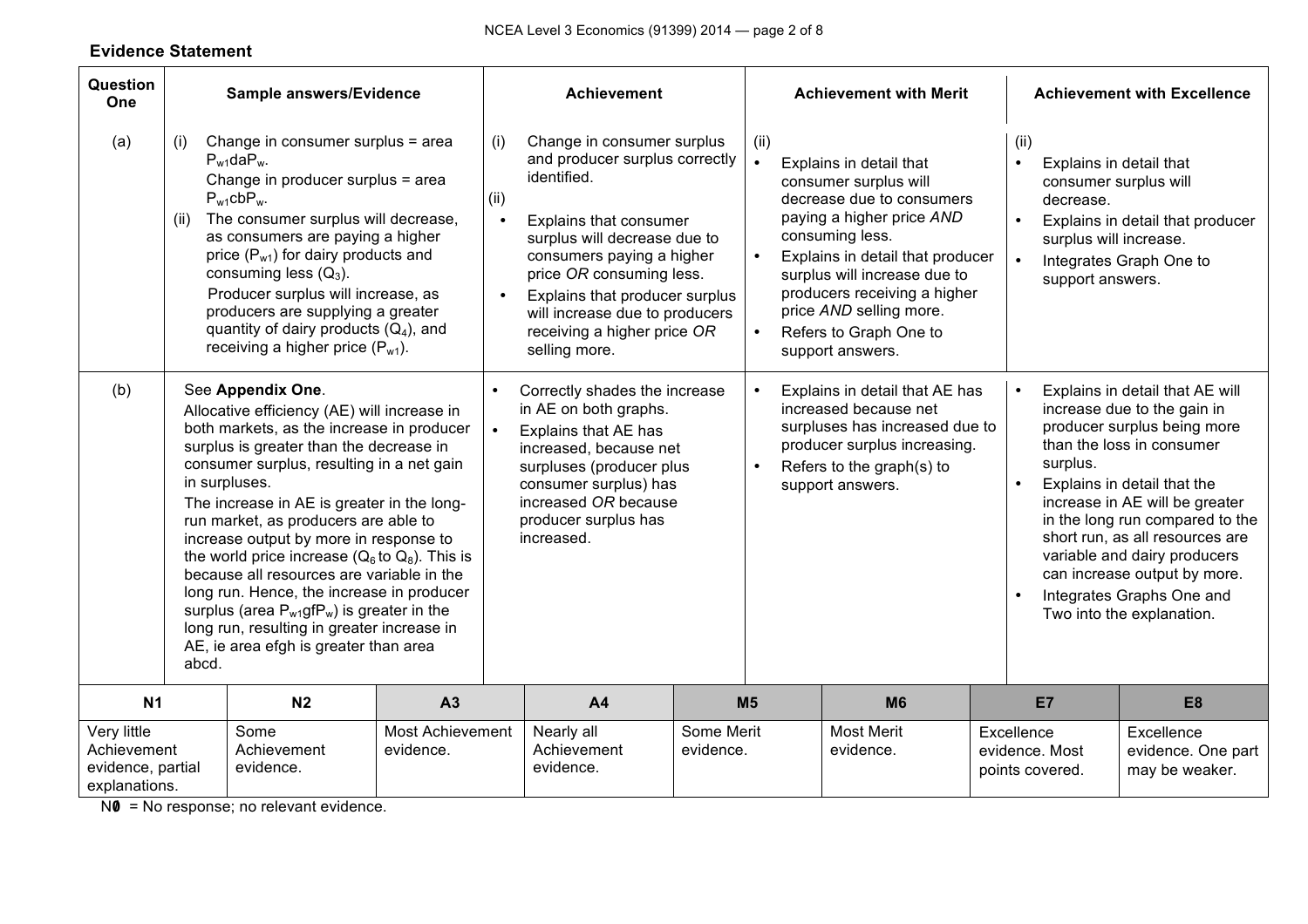| Question<br>Two | Sample answers / Evidence                                                                                                                                                                                                                                                                                                                                                                                                                                                                                                                                                                                                  | <b>Achievement</b>                                                                                                                                                                                                                                                                                                                                                                                  | <b>Achievement with Merit</b>                                                                                                                                                                                                                                                                                                                                                                                                                                                                     | <b>Achievement with Excellence</b>                                                                                                                                                                                                                                                                                                                                                                                                                                      |
|-----------------|----------------------------------------------------------------------------------------------------------------------------------------------------------------------------------------------------------------------------------------------------------------------------------------------------------------------------------------------------------------------------------------------------------------------------------------------------------------------------------------------------------------------------------------------------------------------------------------------------------------------------|-----------------------------------------------------------------------------------------------------------------------------------------------------------------------------------------------------------------------------------------------------------------------------------------------------------------------------------------------------------------------------------------------------|---------------------------------------------------------------------------------------------------------------------------------------------------------------------------------------------------------------------------------------------------------------------------------------------------------------------------------------------------------------------------------------------------------------------------------------------------------------------------------------------------|-------------------------------------------------------------------------------------------------------------------------------------------------------------------------------------------------------------------------------------------------------------------------------------------------------------------------------------------------------------------------------------------------------------------------------------------------------------------------|
| (a)             | See Appendix Two.<br>Supply curve shifted right by \$2.50<br>(i)<br>and new equilibrium price and quantity<br>clearly labelled.<br>(ii) The increase in supply due to the<br>subsidy will result in a surplus of<br>25000 at \$5.<br>Producers will lower the price to clear<br>surplus stock.<br>As the price falls, the quantity<br>demanded increases while the<br>quantity supplied decreases until<br>quantity demanded equals quantity<br>supplied, so equilibrium is restored at<br>the new price of \$3.50 (or $P_{e1}$ ) and<br>quantity of 50000 (or $Q_{e1}$ ).                                                 | Supply curve shifted right by<br>\$2.50 and new equilibrium price<br>and quantity clearly labelled.<br>Explanation of how market forces<br>will move the market to the new<br>equilibrium, but with no reference<br>to figures from Graph Three.                                                                                                                                                    | Detailed explanation of how market<br>forces will move the market to the<br>new equilibrium, including<br>reference to figures from Graph<br>Three, including new equilibrium<br>price of \$3.50 ( $P_{e1}$ ) and new<br>quantity of 50 000 $(Q_{e1})$ .                                                                                                                                                                                                                                          |                                                                                                                                                                                                                                                                                                                                                                                                                                                                         |
| (b)             | Change in consumer surplus = \$67 500<br>Change in producer surplus = \$45000<br>Cost of subsidy = $$125000$<br>$DWL = $12500$<br>Evidence used to support explanations in<br>(c) only, but may be used for N1 and N2.                                                                                                                                                                                                                                                                                                                                                                                                     |                                                                                                                                                                                                                                                                                                                                                                                                     |                                                                                                                                                                                                                                                                                                                                                                                                                                                                                                   |                                                                                                                                                                                                                                                                                                                                                                                                                                                                         |
| (c)             | The consumer surplus has increased by<br>\$67 500, as consumers are paying \$1.50<br>less and purchasing an extra<br>10000 units of the good.<br>The producer surplus has increased by<br>\$45000, as producers are receiving an<br>extra \$1 and are selling an extra 10000<br>units of the good.<br>The Government will have to pay<br>\$125 000 for the subsidy, which will mean<br>less money to spend on other areas of<br>the economy.<br>The subsidy has created deadweight loss<br>of \$12500, as the cost of the subsidy<br>(\$125000) has not been fully offset by the<br>combined gain in producer and consumer | Explains that the subsidy results<br>in a loss of allocative efficiency by<br>reference to TWO of:<br>consumer surplus will<br>$\bullet$<br>increase, due to consumers<br>paying a lower price OR<br>consuming more<br>producer surplus will<br>$\bullet$<br>increase, due to producers<br>receiving a higher price OR<br>selling more<br>$\bullet$<br>the Government will have to<br>pay \$125000. | Explains in detail that the subsidy<br>results in a loss of allocative<br>efficiency, as it creates a<br>deadweight loss AND explains in<br>detail TWO of:<br>consumer surplus will increase<br>due to consumers paying a<br>lower price AND consuming<br>more<br>producer surplus will increase<br>due to producers receiving a<br>higher price AND selling more<br>that the Government will have<br>to pay \$125000, so there is<br>less to spend on other areas<br>uses some calculations from | Explains in detail that<br>$\bullet$<br>consumer surplus will<br>increase.<br>Explains in detail that<br>$\bullet$<br>producer surplus will<br>increase.<br>Explains in detail that the<br>Government will have to pay<br>\$125000, so there is less to<br>spend on other areas (or any<br>other acceptable<br>consequences eg might save<br>on future health cost).<br>Explains in detail that the<br>deadweight loss represents a<br>loss of allocative efficiency by |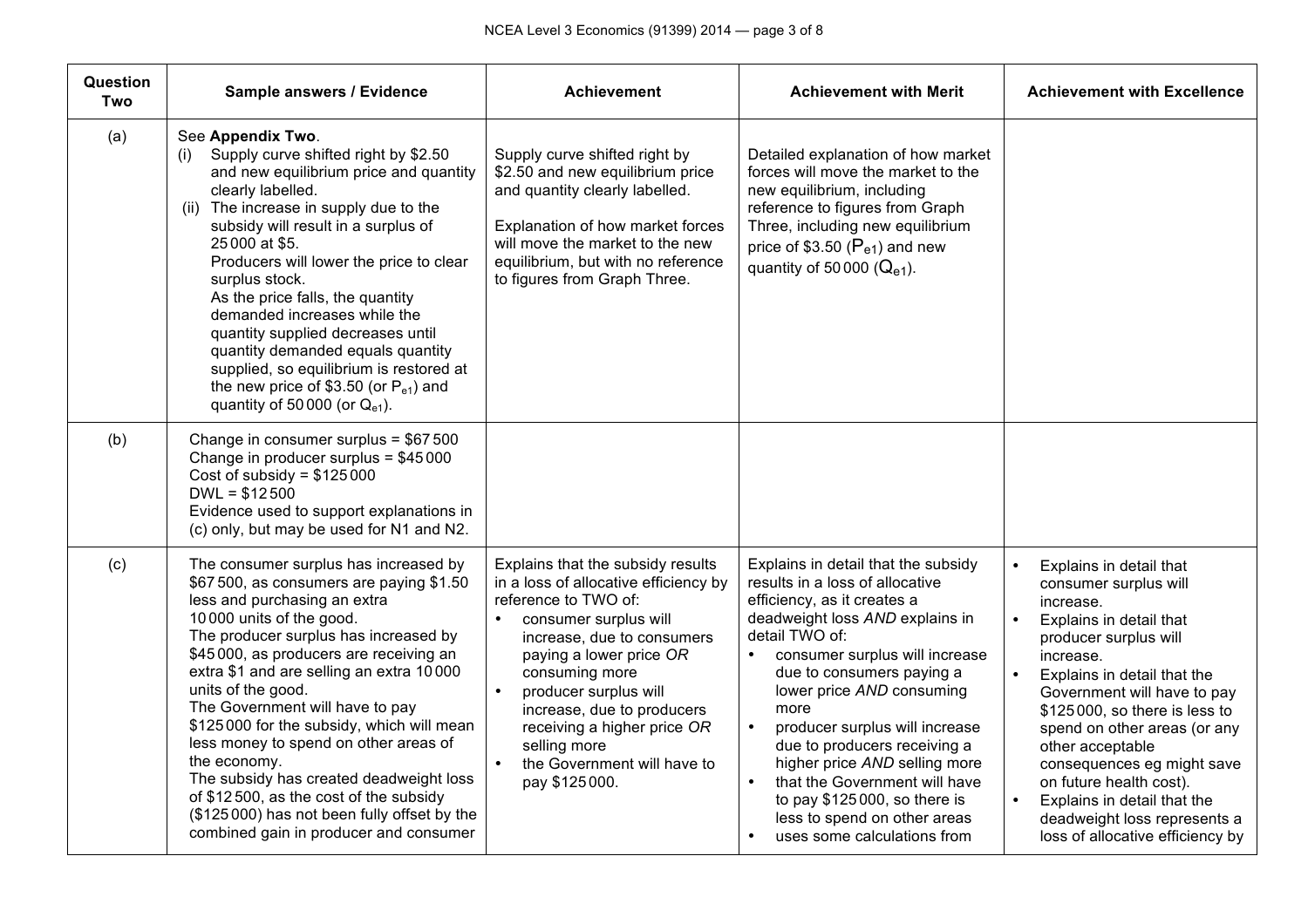| surplus (\$112500). Hence, some<br>allocative efficiency has now been lost in<br>this market. |                                  |                                      |                                        |                         | Table One to support the<br>explanation. |                                |  | comparing the cost of the<br>subsidy with the gain in<br>consumer and producer<br>surpluses.<br>Integrates the calculations<br>from Table One into the<br>explanations. |                                                    |
|-----------------------------------------------------------------------------------------------|----------------------------------|--------------------------------------|----------------------------------------|-------------------------|------------------------------------------|--------------------------------|--|-------------------------------------------------------------------------------------------------------------------------------------------------------------------------|----------------------------------------------------|
| N <sub>1</sub>                                                                                | N <sub>2</sub>                   | A <sub>3</sub>                       | A <sub>4</sub>                         | M <sub>5</sub>          |                                          | <b>M6</b>                      |  | E7                                                                                                                                                                      | E <sub>8</sub>                                     |
| Very little<br>Achievement<br>evidence, partial<br>explanations.                              | Some<br>Achievement<br>evidence. | <b>Most Achievement</b><br>evidence. | Nearly all<br>Achievement<br>evidence. | Some Merit<br>evidence. |                                          | <b>Most Merit</b><br>evidence. |  | Excellence<br>evidence, Most<br>points covered.                                                                                                                         | Excellence<br>evidence. One part<br>may be weaker. |

NO = No response; no relevant evidence.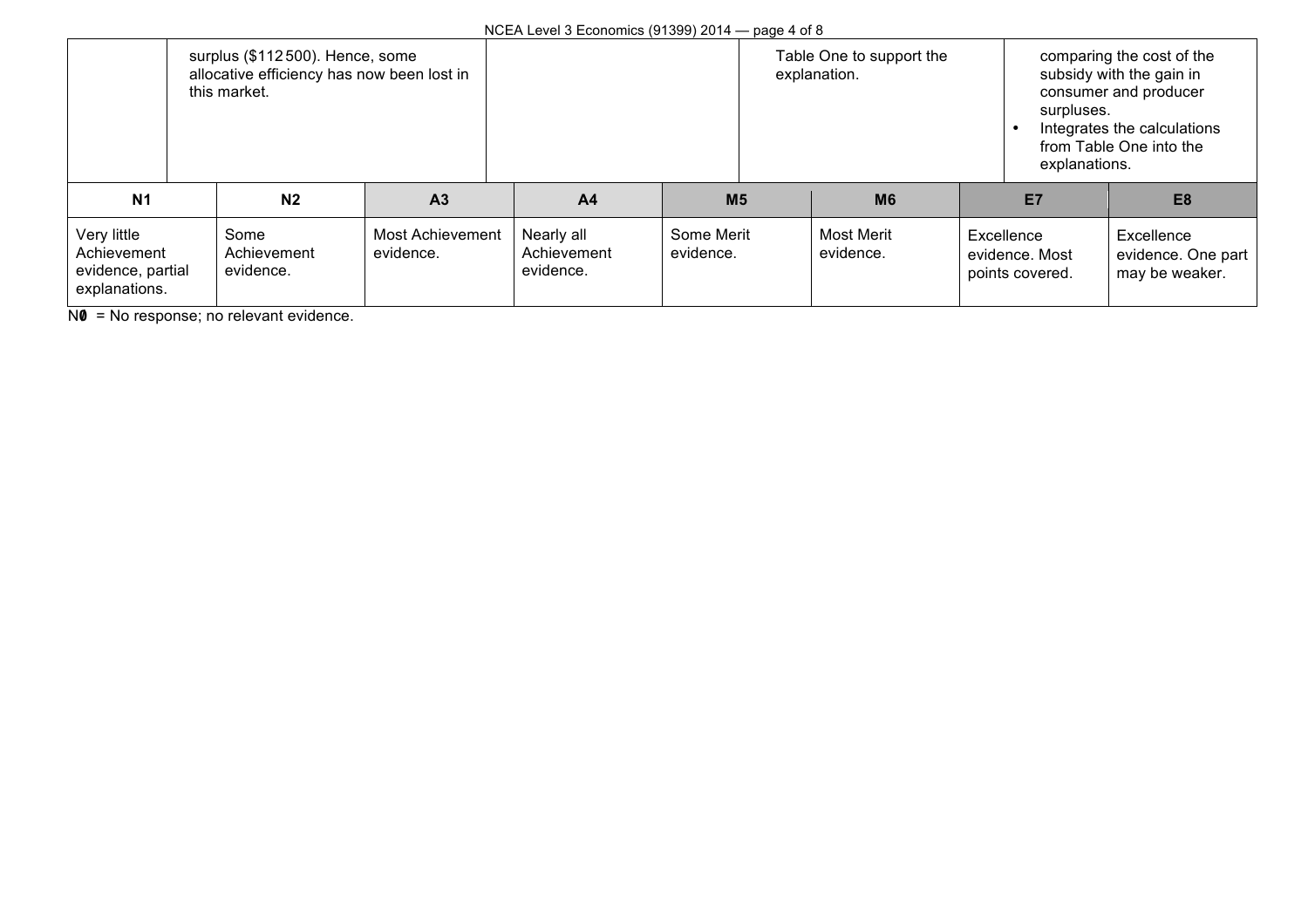| Question<br><b>Three</b> | Sample answers/Evidence                                                                                                                                                                                                                                                                                                                                                                                                                                                                                                                                                                          | <b>Achievement</b>                                                                                                                                                                                                                                                                                                                                                                                                        | <b>Achievement with Merit</b>                                                                                                                                                                                                                                                                                                                                                                                                                                                                                                         | <b>Achievement with</b><br><b>Excellence</b>                                                                                                                                                                                                                                                                                                                                                                                                                                                                                                 |
|--------------------------|--------------------------------------------------------------------------------------------------------------------------------------------------------------------------------------------------------------------------------------------------------------------------------------------------------------------------------------------------------------------------------------------------------------------------------------------------------------------------------------------------------------------------------------------------------------------------------------------------|---------------------------------------------------------------------------------------------------------------------------------------------------------------------------------------------------------------------------------------------------------------------------------------------------------------------------------------------------------------------------------------------------------------------------|---------------------------------------------------------------------------------------------------------------------------------------------------------------------------------------------------------------------------------------------------------------------------------------------------------------------------------------------------------------------------------------------------------------------------------------------------------------------------------------------------------------------------------------|----------------------------------------------------------------------------------------------------------------------------------------------------------------------------------------------------------------------------------------------------------------------------------------------------------------------------------------------------------------------------------------------------------------------------------------------------------------------------------------------------------------------------------------------|
| (a)                      | See Appendix Three.<br>(i)<br>(ii)<br>Consumers will be paying less for power, which<br>$\bullet$<br>increases their surplus; but this is offset by their<br>drop in power consumption, as a shortage is<br>created at $P_{max}$ . But there will be an overall increase<br>in their surplus.<br>Power companies will be producing and, hence,<br>selling less power $(Q_s)$ , as it is less profitable at the<br>lower maximum price. Hence, their surplus will<br>decrease to the shaded area shown on Graph Four.<br>Allocative efficiency will decrease, as a deadweight<br>loss is created. | New CS, PS, and deadweight<br>(i)<br>loss shaded.<br>Explains that a maximum price<br>(ii)<br>control results in a loss of<br>allocative efficiency by reference<br>to TWO of:<br>consumer surplus will<br>$\bullet$<br>increase because of<br>consumers paying a lower<br>price<br>producer surplus will<br>decrease because of<br>producers receiving a lower<br>price OR selling less<br>a deadweight loss is created. | Explains in detail that a<br>(ii)<br>maximum price control<br>results in a loss of<br>allocative efficiency by<br>explaining in detail TWO<br>of:<br>consumer surplus<br>$\bullet$<br>will increase<br>because of<br>consumers paying a<br>lower price, but<br>some of this<br>increase is offset by<br>a drop in power<br>consumption<br>producer surplus will<br>decrease because of<br>producers receiving<br>a lower price AND<br>selling less<br>a deadweight loss is<br>created.<br>Refers to Graph Four in the<br>explanation. | Explains in detail that a<br>(ii)<br>maximum price control<br>results in a loss of<br>allocative efficiency by<br>explaining in detail<br>TWO of:<br>consumer surplus will<br>$\bullet$<br>increase because of<br>consumers paying a<br>lower price, but some<br>of this increase is<br>offset by a drop in<br>power consumption<br>producer surplus will<br>$\bullet$<br>decrease because of<br>producers receiving a<br>lower price AND<br>selling less<br>a deadweight loss is<br>created.<br>Refers to Graph Four in the<br>explanation. |
| (b)                      | See Appendix Three.<br>Producer surplus will increase to the shaded area<br>indicated on Graph Five. This is because they will be<br>selling more electricity ( $Q_1$ to $Q_2$ ), and receiving a<br>higher price (as they are no longer paying GST to the<br>Government).<br>Consumers will be paying less for electricity ( $P_1$ to $P_2$ )<br>and consuming more $(Q_1$ to $Q_2$ ), so consumer surplus<br>will increase to the shaded area indicated on Graph<br>Five.<br>Allocative efficiency will increase, as the deadweight<br>loss is removed and there is an increase in net         | The new equilibrium price and<br>$\bullet$<br>quantity clearly labelled.<br>The new producer and consumer<br>surplus has been shaded.<br>Explains that removing GST will<br>increase allocative efficiency by<br>reference to TWO of:<br>producer surplus will<br>$\equiv$<br>increase, as power<br>companies will be receiving<br>a higher price OR selling a<br>greater quantity                                        | Explains in detail that<br>removing GST will increase<br>allocative efficiency by<br>explaining in detail TWO<br>of:<br>producer surplus will<br>$\bullet$<br>increase as power<br>companies will be<br>receiving a higher price<br>AND selling a greater<br>quantity<br>consumer surplus will                                                                                                                                                                                                                                        | $\bullet$<br>Explains in detail that<br>removing GST will<br>increase allocative<br>efficiency.<br>Explains in detail that<br>$\bullet$<br>removing GST is more<br>allocatively efficient, as<br>it increases producer<br>and consumer surplus<br>compared to a<br>maximum price, which<br>creates a deadweight                                                                                                                                                                                                                              |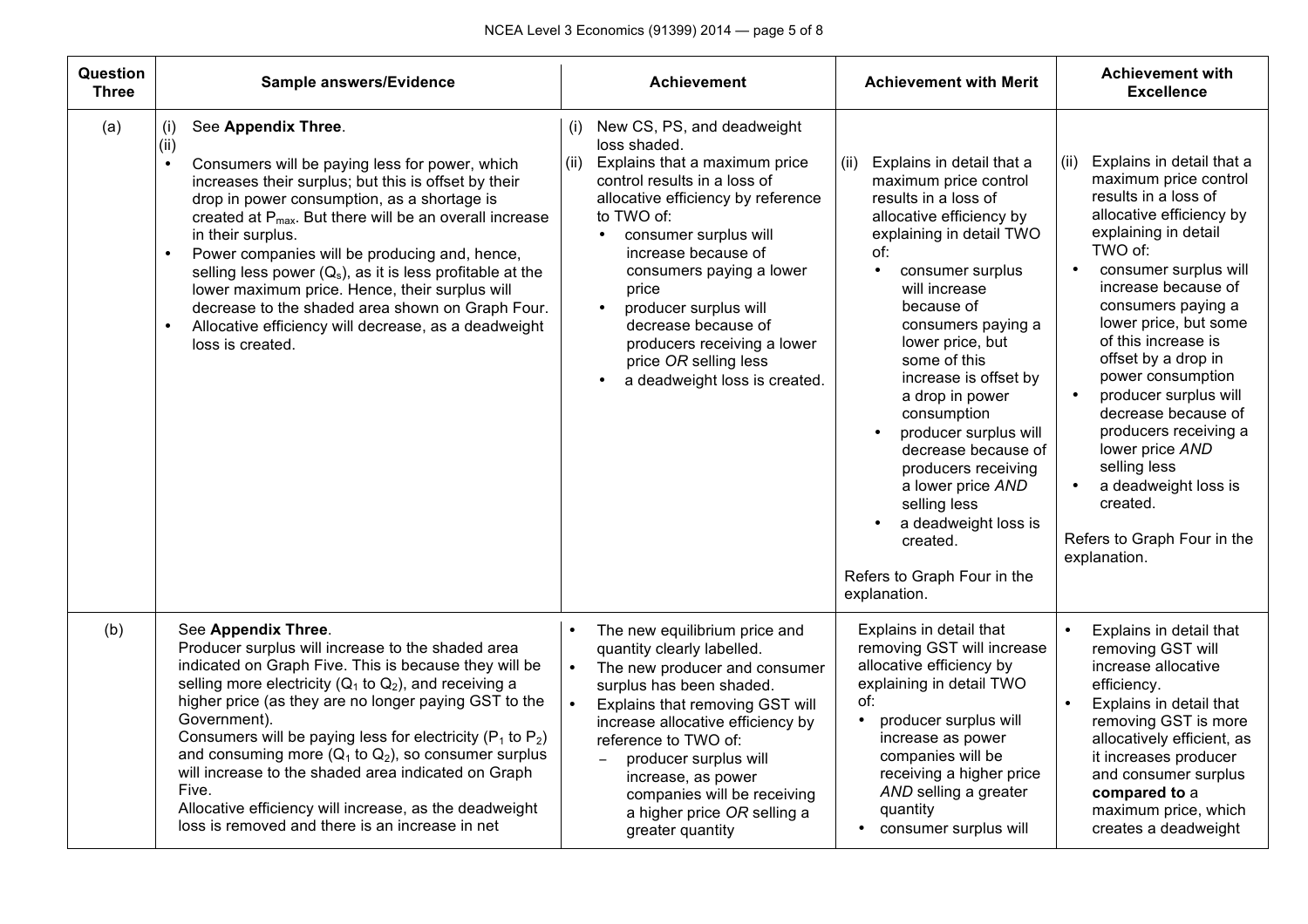NCEA Level 3 Economics (91399) 2014 — page 6 of 8

|                                                                  | surpluses. | is created, and PS plus CS is not maximised. | Removing GST is more allocatively efficient, as it<br>increases both producer and consumer surplus, and<br>removes the deadweight loss associated with GST.<br>This is in contrast to a maximum price control, which<br>will decrease allocative efficiency, as the loss in PS is<br>not fully offset by the gain in CS, so a deadweight loss |                         | consumer surplus will<br>increase, as they are paying<br>a lower price for electricity<br>OR consuming a higher<br>quantity<br>the deadweight loss is<br>removed. |                                           |         | increase, as they are<br>electricity AND<br>consuming a higher<br>quantity<br>the deadweight loss is<br>removed.<br>Refers to Graph Five in the<br>explanation. | paying a lower price for                        | loss/reduces producer<br>plus consumer surplus.<br>Integrates Graphs Four and<br>Five into the explanations. |                                                    |
|------------------------------------------------------------------|------------|----------------------------------------------|-----------------------------------------------------------------------------------------------------------------------------------------------------------------------------------------------------------------------------------------------------------------------------------------------------------------------------------------------|-------------------------|-------------------------------------------------------------------------------------------------------------------------------------------------------------------|-------------------------------------------|---------|-----------------------------------------------------------------------------------------------------------------------------------------------------------------|-------------------------------------------------|--------------------------------------------------------------------------------------------------------------|----------------------------------------------------|
| N <sub>1</sub>                                                   |            | N <sub>2</sub>                               | A <sub>3</sub>                                                                                                                                                                                                                                                                                                                                |                         | A <sub>4</sub>                                                                                                                                                    | M <sub>5</sub>                            |         | M <sub>6</sub>                                                                                                                                                  | E7                                              |                                                                                                              | E <sub>8</sub>                                     |
| Very little<br>Achievement<br>evidence, partial<br>explanations. |            | Some<br>Achievement<br>evidence.             | Most Achievement<br>evidence.                                                                                                                                                                                                                                                                                                                 | Nearly all<br>evidence. | Achievement                                                                                                                                                       | Some Merit<br>evidence. (a) or<br>$(b)$ . | $(b)$ . | Most Merit<br>evidence. (a) or                                                                                                                                  | Excellence<br>evidence, Most<br>points covered. |                                                                                                              | Excellence<br>evidence. One part<br>may be weaker. |

NO = No response; no relevant evidence.

### **Cut Scores**

|             | <b>Not Achieved</b> | Achievement | <b>Achievement with Merit</b> | <b>Achievement with Excellence</b> |
|-------------|---------------------|-------------|-------------------------------|------------------------------------|
| Score range |                     | ╹           | 1 C<br>.ა —<br>10             | $19 - 24$                          |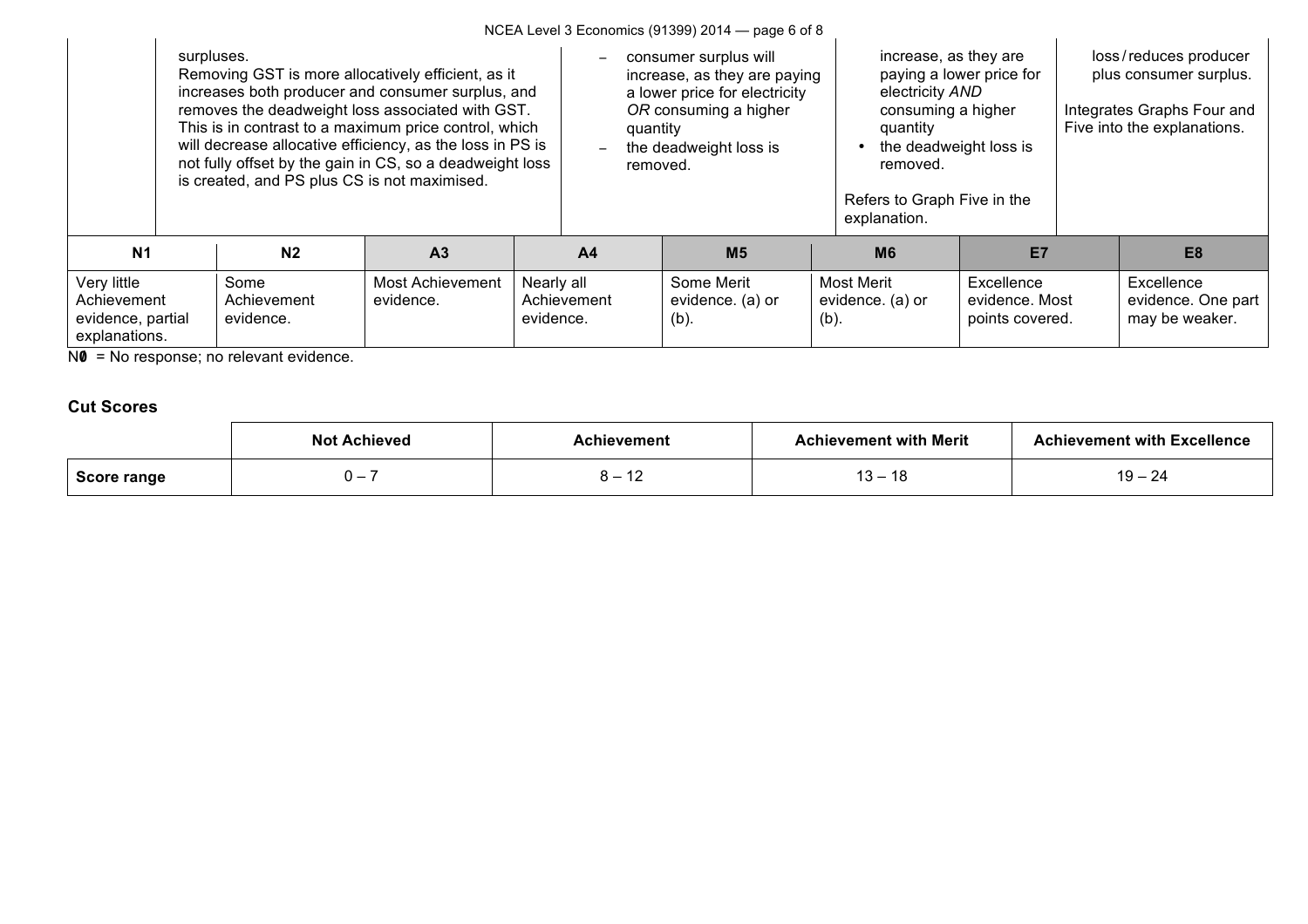







**Appendix Two – Question Two (a)**